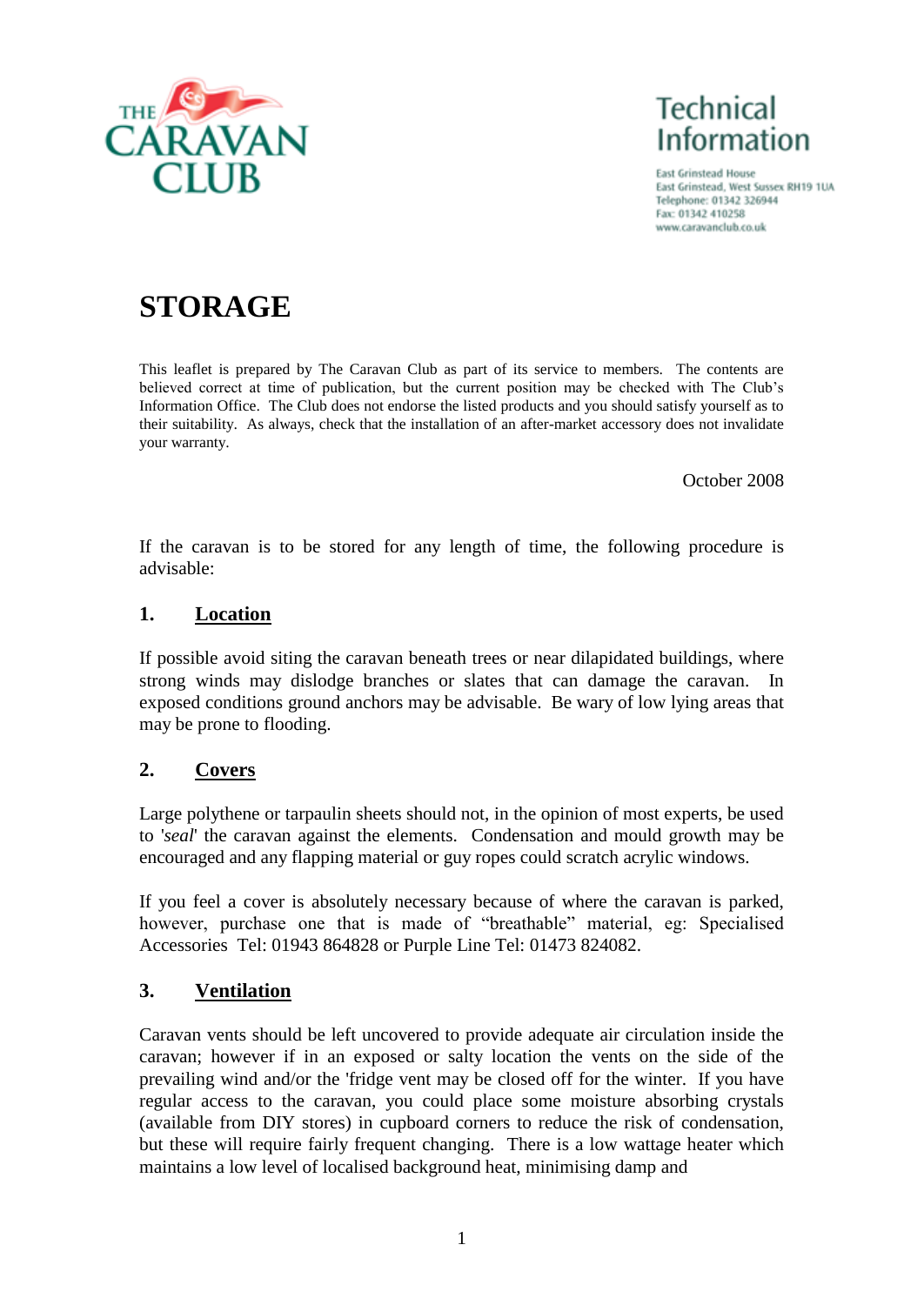condensation and keeping the worst of the chills at bay. Three models are available - The TUX120, costing around £20, the TUX240, costing around £27 and the TUX360, costing around £34, inclusive of VAT. For further details telephone Dimplex on 0845 6005111.

### **4. The inside**

To prevent possible mould growth over the winter, clean and vacuum carpets, curtains and upholstery and if possible remove the soft furnishings and store in a warm, dry place (e g attic). Refer to the caravan manufacturer's handbook which should say if certain materials are dry-clean only. If not possible to remove the cushions, store on edge away from the caravan walls, allowing air to circulate around them and cover with an old sheet to prevent fading in the sunlight.

Walls and ceilings should be wiped over with a mild anti-bacterial solution (eg Dettox) and can be polished afterwards if desired. Cupboards should be emptied, cleaned and vacuumed out. Small doors can be left ajar to assist ventilation, but larger doors should be closed or they may warp.

The refrigerator should be emptied, cleaned with a solution of bicarbonate of soda or anti-bacterial solution and the door left ajar.

The hob/oven should be thoroughly degreased and cleaned. If using one of the stronger oven-cleaners on the market be sure to allow plenty of ventilation whilst working. If necessary burner jets can be brushed over with a stiff brush, and blockages cleared with a high-pressure air line. Never try to clear blocked jets with a piece of wire which can damage or enlarge jet holes.

Blinds and flyscreens should be fully retracted so as not to cause detrimental damage to the return springs.

#### **5. The Water System**

• Opening all the taps

If there is a pump switch, ensure it is in the OFF position, then open all the taps including the shower control. Opening all the taps allows air into the system and the drain-down process then proceeds more quickly.

 $\bullet$ Dealing with lever-type taps

> Make sure the lever is midway between hot and cold positions. Be certain to lift the lever upwards to its limit. If the lever is to one side let us say the "hot side' then there will not be a release of pressure from the 'cold side'. On some of the latest lever taps from Whale there is a warning sticker to make this clear.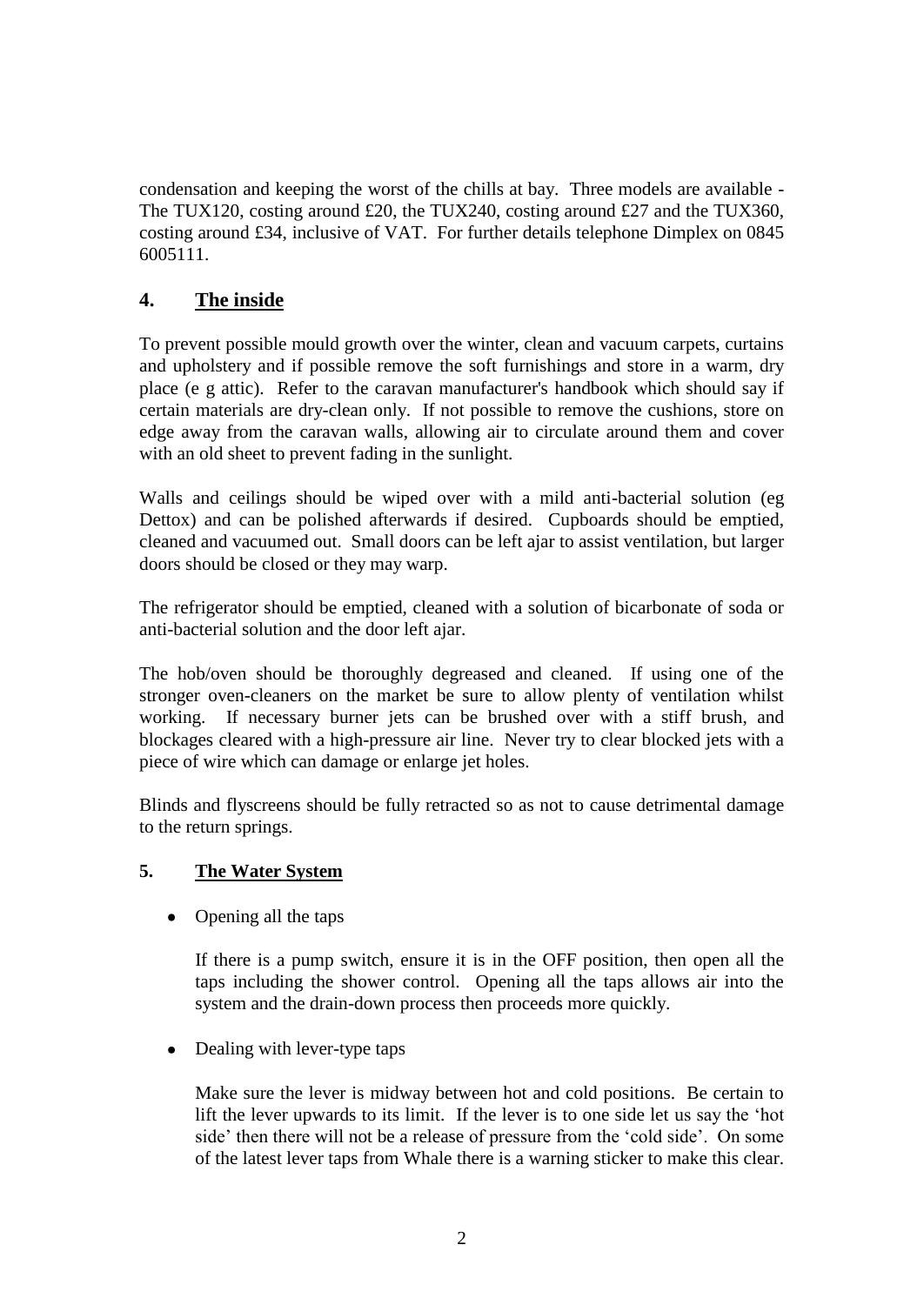Fresh tank  $\bullet$ 

> If your motor caravan or tourer is fitted with a fresh water tank, this should have its own drain-down tap. Release all the water. Sometimes the drain tap for fresh water is situated well away from the tank to make it easier to reach.

Waste tank

Flush out then empty the waste tank and either close the tap to keep out inquisitive insects or cover the outlet with gauze. Put plugs in the sink, basin and shower tray. You do not want smells to come up from the waste pipes because it leaves odours in the living area. Using plugs is a wise strategy even with caravans that do not have a permanently fitted waste tank.

• Draining the fresh water system

Empty all the water from the supply pipes via the drain tap. Regrettably many manufacturers do not fit a drain tap for the water pipes. Without a tap, you have to disconnect a hose or pipe coupling in order to release any captive water. Bear in mind that water will not drain back through a caravan water inlet. That is because a one-way valve is usually fitted near this coupling point.

 $\bullet$ After the drain-down is complete

> Leave the taps and shower control open throughout the winter storage period. If there is any trapped water left behind in the pipes this will expand when it freezes. If taps are left closed, the expanding ice creates pressure in the pipes which sometimes breaks a coupling or a component, so leave the taps open.

 $\bullet$ Filters

> Water held in filter casings can freeze, expand and crack the unit. Avoid this by simply removing the filter. Fresh water taste filters need changing regularly and the start of a season is an obvious time to fit a new one. It makes sense to remove your old one now, buy a replacement, and have it ready for fitting next spring.

• Shower

The looped hose feeding a shower head can often retain water so check this. Leave the shower head hanging into the tray below.

• Pumps

Few pumps these days retain sufficient water to cause a problem, nevertheless, shake any drips from a submersible pump.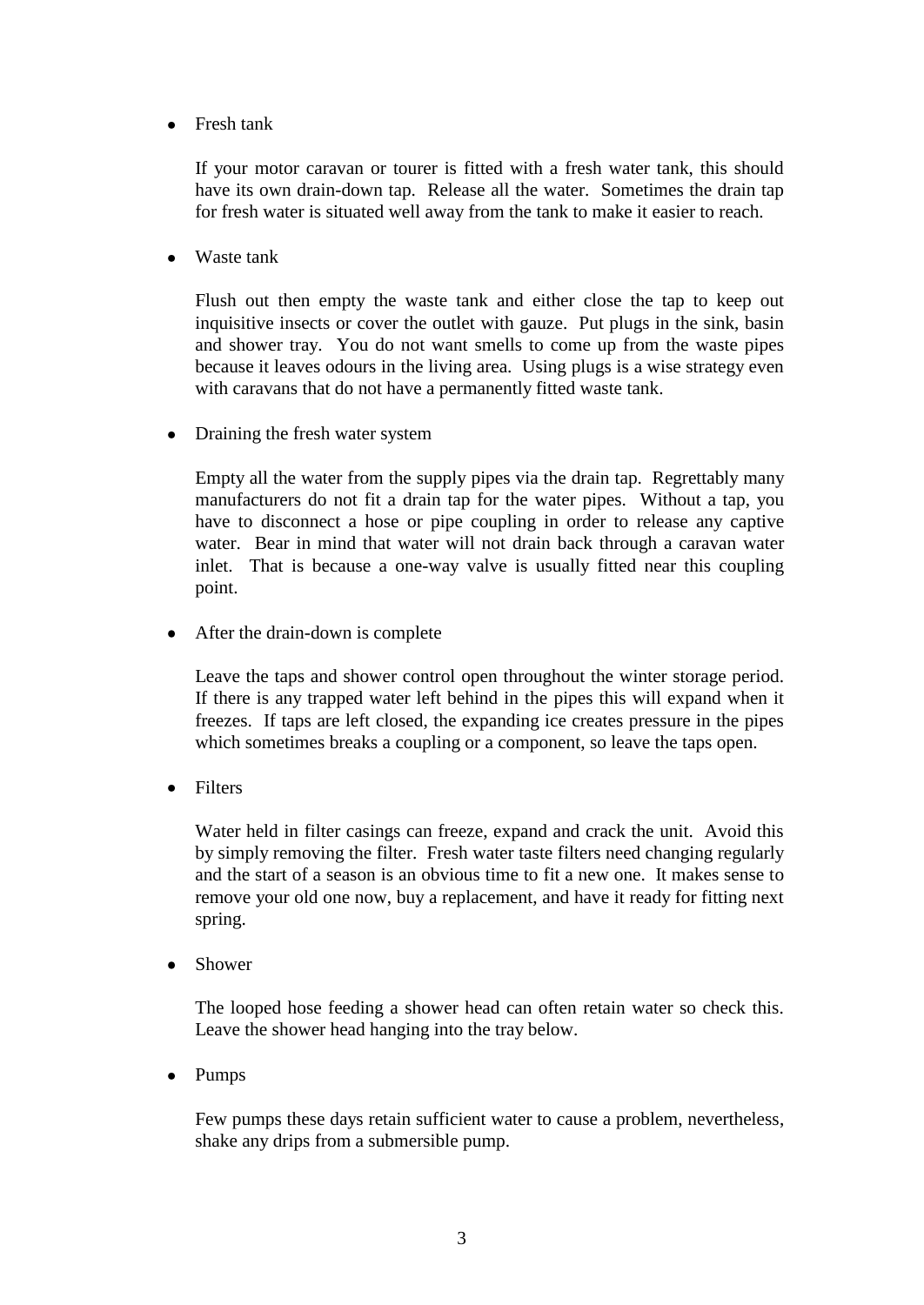Water heaters  $\bullet$ 

> Early Carver Cascade water storage heaters take a long time to drain down completely. They often 'glug' away for an hour or more, this is normal. More recent Carver water heaters had an air release screw which speeded up the process. Trumatic Combi heaters have a frost activated automatic drain down valve, but this can be over-ridden, as it is a nuisance if water gets released when the caravan is in use during a winter trip. A Truma Ultrastore water heater is easily drained simply by lifting a yellow lever that is mounted near the appliance. Carefully read the drain down instructions for your particular water heater; procedures vary a lot.

On a Thetford bench style cassette toilet, flush water is drained via a plastic  $\bullet$ pipe. The Thetford swivel bowl toilet with a built in flush tank is drained by repeated flushing. Dregs are finally released by removing a bung at the back of the unit. Again, check the instructions relating to your particular product.

### **6. Battery**

Unless powering an alarm system, the 12v battery should be removed, wiped over, the terminals cleaned and smeared with petroleum jelly. The electrolyte level should be checked and topped up with distilled water if necessary. Trickle charge from the mains until you obtain a reading of 12.6v on a voltmeter or 1.27 on a hydrometer. Store the battery in a cool, dry place and check the state every 6-8 weeks. Top up the charge as required. Further information on battery care is available on a separate sheet.

Electric clocks, smoke detectors etc, if fitted, should have their internal battery removed. Battery powered burglar alarms may benefit from a new set of batteries for the winter.

# **7. Awning**

The awning should be spread out on dry grass or concrete and brushed with a broom to remove any mud. If the canvas is stained try removing the marks with a stiff brush and plain water. If this fails pure soap flakes can be tried, which will mean reproofing is necessary afterwards, but never use detergents. If stains are stubborn there are proprietary cleaners such as Fabsil Universal Cleaner, available from caravan accessory shops, or contact Grangers International Tel: 01773 521521. Any mildew spots can be treated with a weak solution of hydrogen peroxide - scrub into the affected area and allow to dry before re-proofing (spot test a hidden area in case colour is affected). Such severe treatment will weaken the awning material so live with stains if you can! Clear windows can be cleaned with methylated spirits if water doesn't work, but nothing stronger. Examine seams and repair any broken stitching and replace perished rubber tensioners. Give the awning a good shake and pack it when completely dry, trying not to put too many creases in the window. Store in a dry, vermin free area.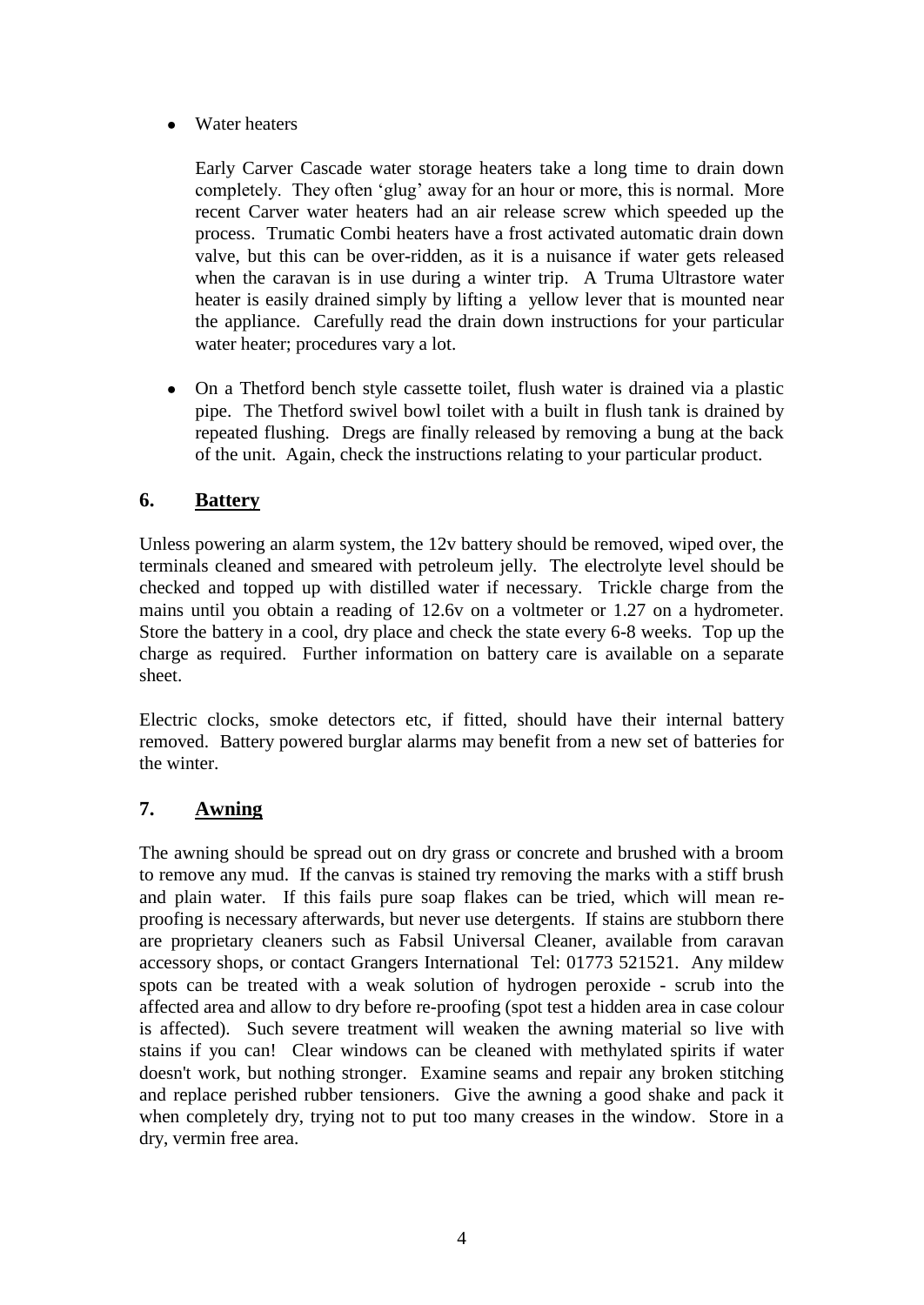Awning poles need little attention other than a wipe down with a damp cloth. Don't oil or grease them as this may get onto the canvas. Pegs can be cleaned and straightened and any badly damaged ones can be replaced ready for the next season.

# **8. The outside**

Look over the rubber window seals and replace any that look perished. Coat serviceable rubbers with olive oil. If you have a damp meter check around the inside for any trouble spots and re-seal suspect joints. Any major damp penetration problems should be resolved before storage. Minor leaks might be cured using Captain Tolley's Creeping Crack Cure. Major leaks require complete renewal of the sealant; both products should be available from caravan accessory shops.

The caravan body will benefit from a thorough clean using a car shampoo (household detergents are corrosive) and a coating of good quality polish. Take care when washing the windows as they scratch quite easily. Small scratches can be removed using a liquid metal polish such as Brasso; Duraglit wadding may also prove successful. Farecla Products, tel no 01920 465041, and Fenwick's, tel no 01270 524111, make a polish especially for use on acrylic windows. Farecla"s Caravan Pride Scratch Remover is also available by mail order from Autovan Services, tel no 01202 848414 – RRP 5.75 inc VAT + postage. Door locks and hinges can be squirted with WD40, wiping off any excess. Fenwick's Overwintering Caravan Storage Fluid, priced around £10 inc VAT, protects the exterior of the caravan during the winter months, it is available from selected caravan accessory shops or contact Fenwick"s.

# **9. Chassis**

The chassis should be brushed off, or if exposed to corrosive elements, eg road salt, thoroughly washed down. Any surface rust can be removed with a wire brush or sandpaper and the chassis and axle tube can be painted with a rust inhibiter, suitable paint (eg Hammerite) or Finnigan's Waxoyl. The coupling and all winding mechanisms should be de-greased, examined for wear then re-greased.

# **10. LPG cylinders**

LPG cylinders should be removed and stored in a cool, ventilated location. Some storage compounds will insist they are removed to comply with fire safety regulations. The regulator and/or pipe end can be covered with a stocking or similar to prevent the entry of debris or insects that can block the gas supply.

# **11. Electrics**

12N and 12S plugs should be inspected and cleaned and the pins coated with vaseline. WD40 should not be used as it may '*melt*' some plastics on contact. The plugs should be protected from the weather but not fully sealed in polythene which will encourage condensation. Road lights should be checked and any water ingress cured, full inspection and cleaning can be done now or left to the springtime service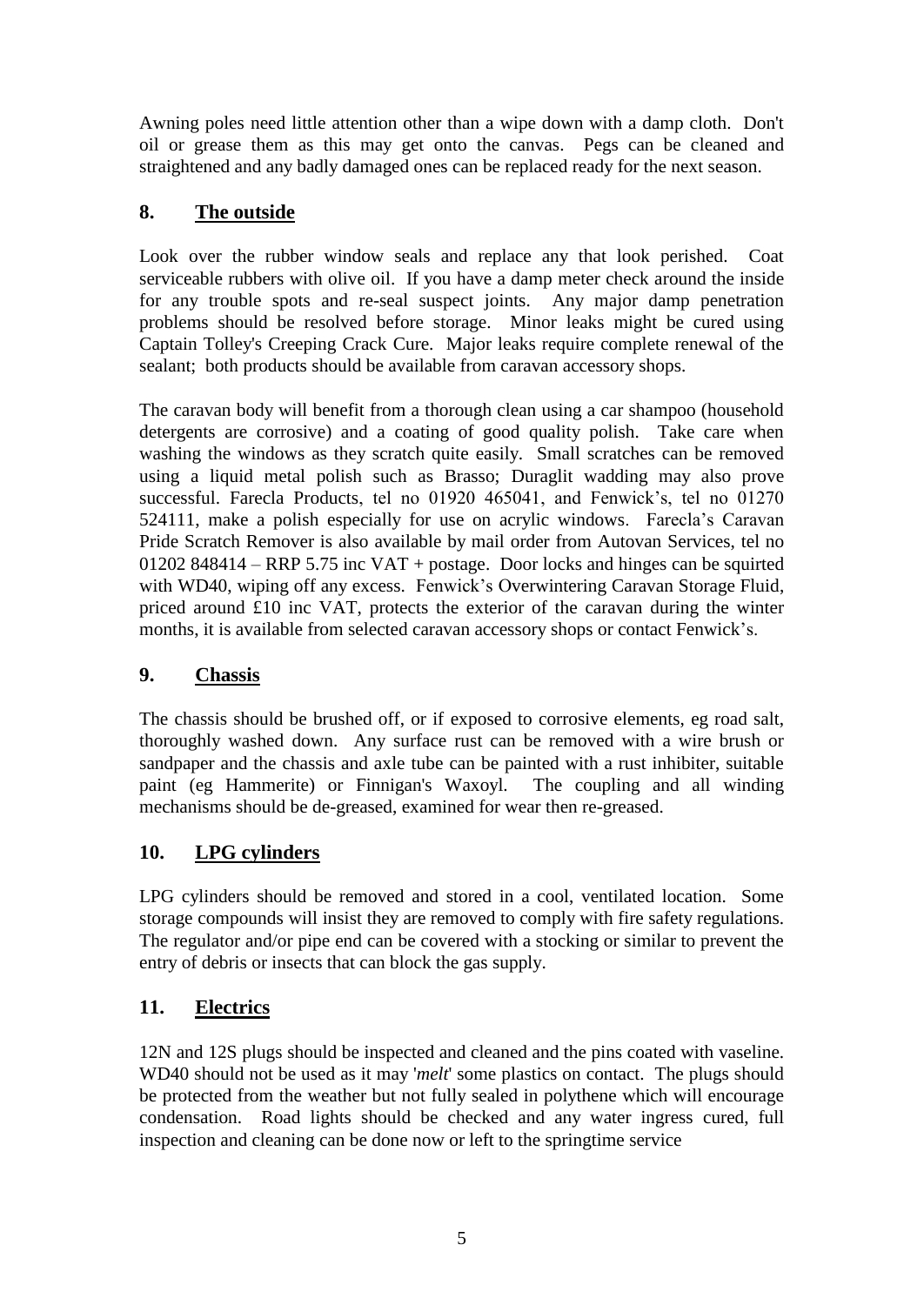# **12. Axle stands**

Ideally the caravan should be jacked up and supported on axle stands with the wheels clear of the ground. Wheels can be removed if desired and stored in a cool, dark place at normal inflation pressure, protected from sunlight, heat sources, ozone concentrations and fuel/oil spillages. They can be covered with a natural material (eg hessian) for protection, but not plastic. Inspect tyres carefully and make a note to renew any suspect ones before using the caravan again. The corner steadies should be lowered and rested on blocks if they do not reach the ground. The handbrake should be left off and the wheels rotated from time to time to keep the bearings lubricated.

### **13. Security**

Finally remove any valuables and documents from the caravan and make it secure; thieves do not hibernate for the winter!

#### **14. Motor caravans**

It is preferable not to lay up the motor caravan for the whole period, if at all possible. The engine should be started approximately every four weeks, and taking the vehicle for a short run (or a long run, weather permitting) would be ideal. This will keep the engine etc in good condition. However, if circumstances dictate that you must lay it up, then ideally treat it as a caravan as far as wheels and tyres are concerned. The handbrake should be left off with the vehicle in gear and wheels chocked.

Turbodiesels are liable to wastegate corrosion over long periods of non-usage; a spray with anti-corrosion fluid would help here if you can get at it (with engine cold). Brake disc corrosion will also occur. Car manufacturers now often use loose-fitting cardboard or plastic shields over the discs while vehicles are in open storage to help prevent moisture rusting the discs, but we know of no retail sources. You could cut your own using a cardboard box and adhesive tape, but do place a note reminding you to remove them later!

*The help of John Wickersham, regular Caravan Club Magazine contributor and author of several books on caravanning and motor caravanning, is gratefully acknowledged in the preparation of this leaflet. John's books, The Caravan Handbook, The Caravan Manual, The Motorcaravan Manual and Build Your Own Motorcaravan available through Haynes Publishing.*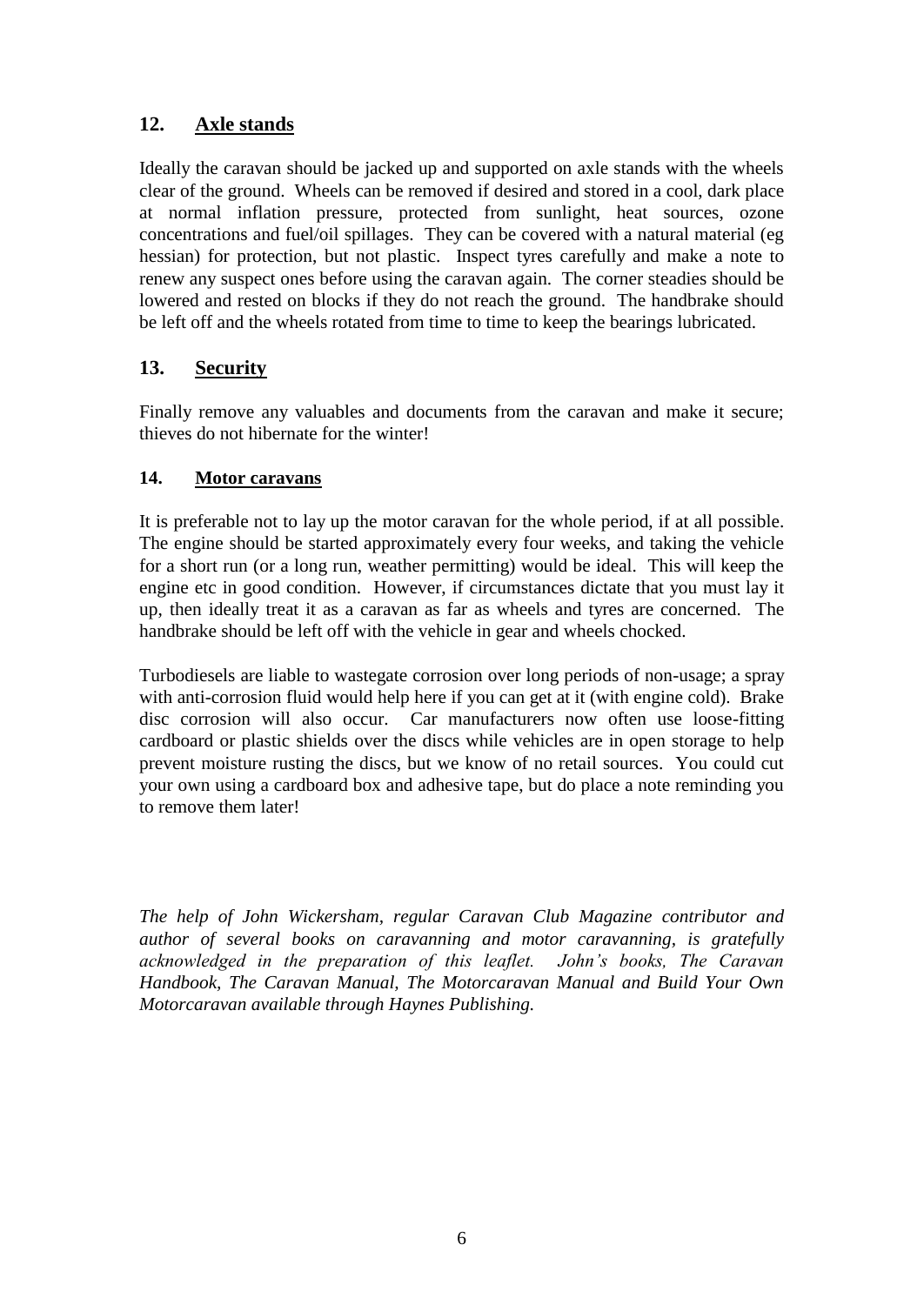#### **CARAVAN and MOTOR CARAVAN STORAGE What to look for when choosing a secure storage site**

Below is a list of important points to bear in mind when looking for a suitable site on which to store your caravan:

#### 1) **Perimeter Protection**

This is probably the most important, as it is the first line of defence, and can take several forms:

- i) fencing
- ii) electronic beam
- iii) earth mounds
- iv) water filled ditches

#### 2) **Access Control**

The fewer the better, ideally just one exit/entry point, with card control.

#### 3) **Closed Circuit Television**

A CCTV camera is a very effective measure, particularly with a video recording system.

#### 4) **Security Lighting**

Another good deterrent, but it is important to remember that incorrectly placed lighting can give would-be thieves shadows in which to become "invisible".

#### 5) **Landscaping**

Low growing shrubs can act as a buffer zone, but avoid sites with tall shrubs, which can be used as hideaways, as well as tall trees near to perimeter fencing, which can be used to get 'over the wall'.

#### 6) **Fire Risks**

It is important to ensure that the correct fire extinguisher is used for the protected risk – see The Club"s information leaflet, "Fire Alert". Gas bottles should be stored in a locked compound.

7) **Legal Obligations, eg public liability insurance, occupier's liability, etc.** Take legal advice.